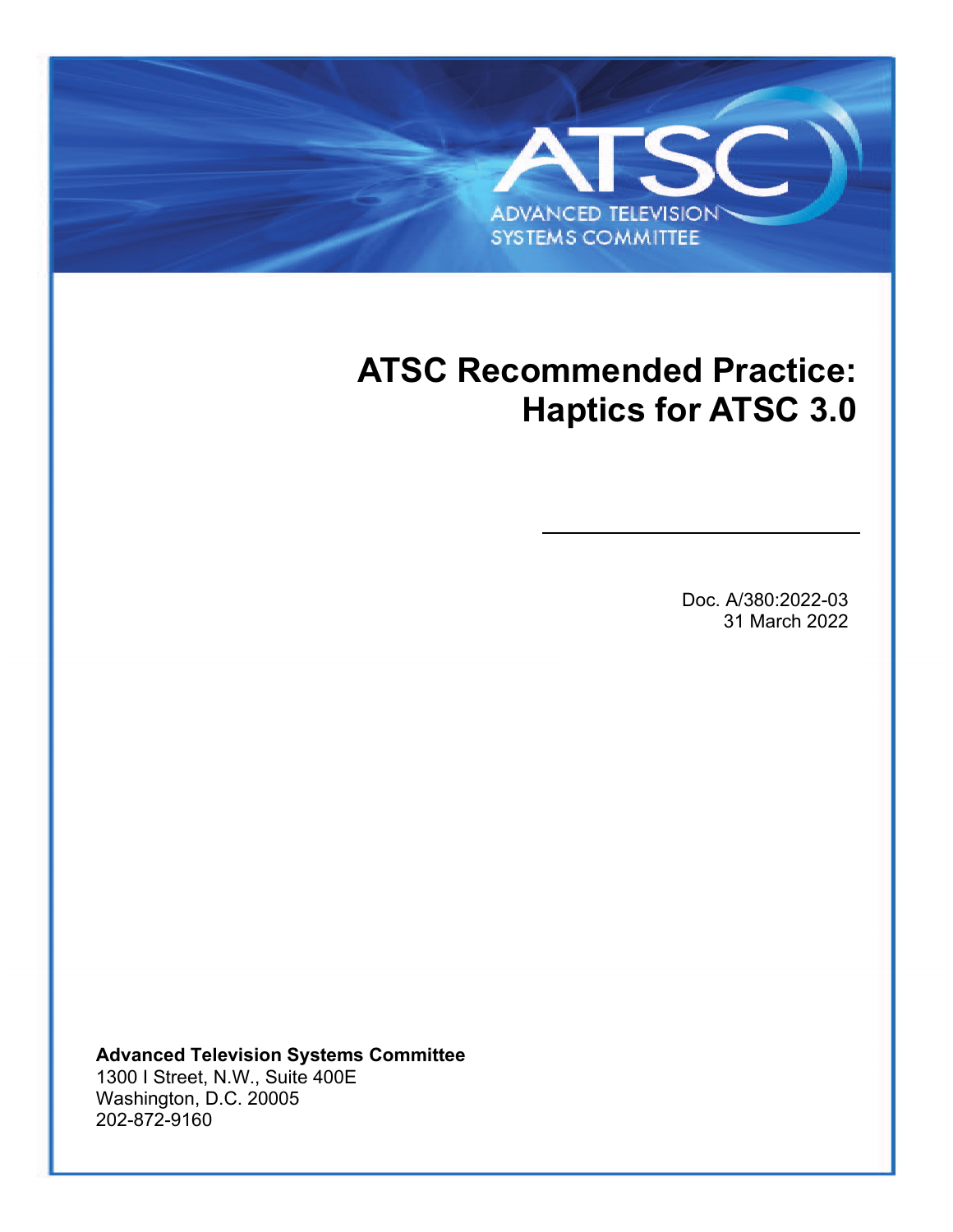The Advanced Television Systems Committee, Inc. is an international, non-profit organization developing voluntary standards and recommended practices for broadcast television and multimedia data distribution. ATSC member organizations represent the broadcast, professional equipment, motion picture, consumer electronics, computer, cable, satellite, and semiconductor industries. ATSC also develops implementation strategies and supports educational activities on ATSC standards. ATSC was formed in 1983 by the member organizations of the Joint Committee on Inter-society Coordination (JCIC): the Consumer Technology Association (CTA), the Institute of Electrical and Electronics Engineers (IEEE), the National Association of Broadcasters (NAB), the Internet & Television Association (NCTA), and the Society of Motion Picture and Television Engineers (SMPTE). For more information visit [www.atsc.org.](http://www.atsc.org/)

*Note*: The user's attention is called to the possibility that compliance with this document may require use of an invention covered by patent rights. By publication of this document, no position is taken with respect to the validity of this claim or of any patent rights in connection therewith. One or more patent holders have, however, filed a statement regarding the terms on which such patent holder(s) may be willing to grant a license under these rights to individuals or entities desiring to obtain such a license. Details may be obtained from the ATSC Secretary and the patent holder.

Implementers with feedback, comments, or potential bug reports relating to this document may contact ATSC at [https://www.atsc.org/feedback/.](https://www.atsc.org/feedback/)

## **Revision History**

| Version                                                        | <b>Date</b>          |
|----------------------------------------------------------------|----------------------|
| A/380:2021 Recommended Practice approved                       | 3 February 2021      |
| A/380:2022-03 published (references to ATSC documents updated) | <b>31 March 2022</b> |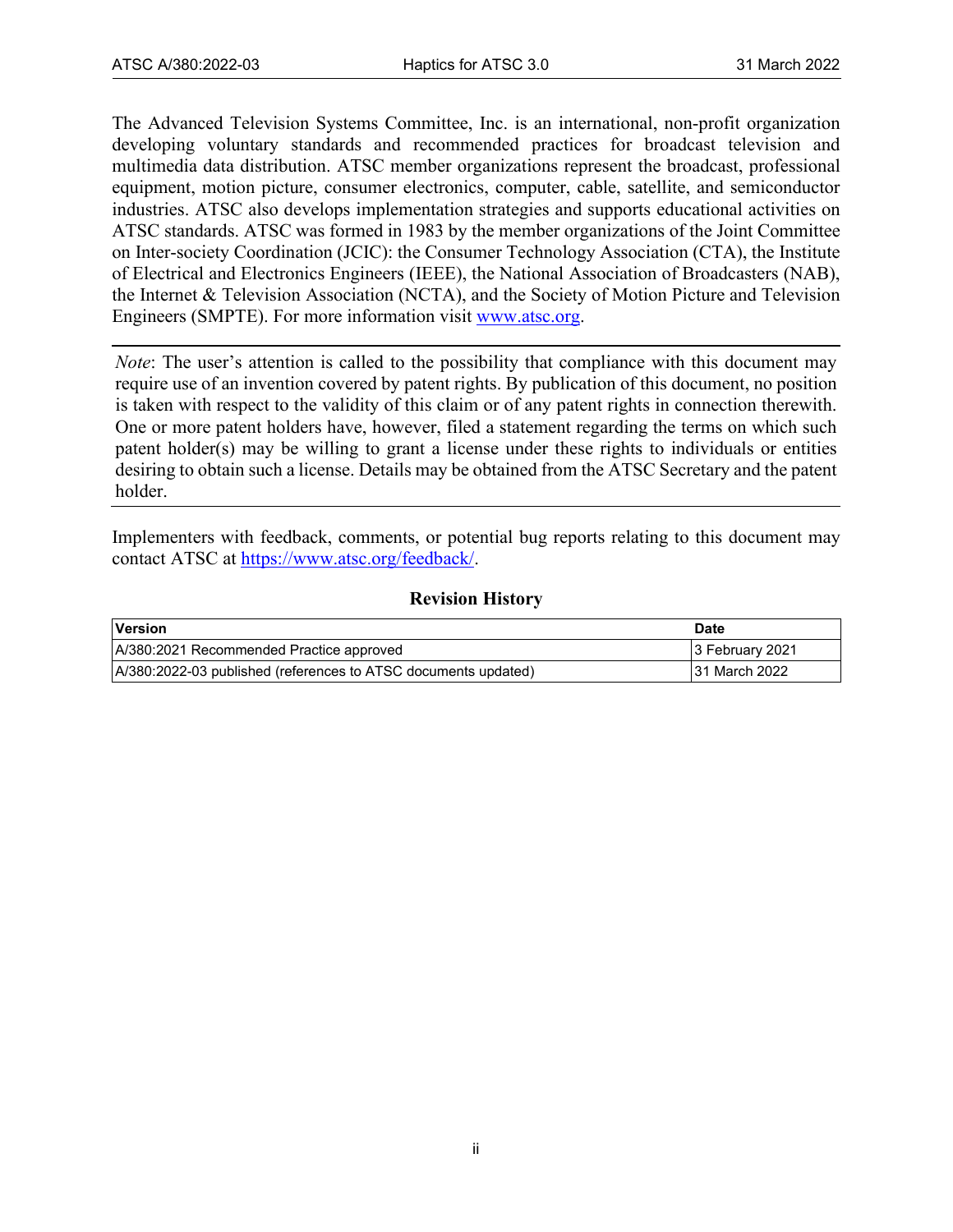## **Table of Contents**

| 1.                                |     |                                                                 |    |
|-----------------------------------|-----|-----------------------------------------------------------------|----|
|                                   | 1.1 | <b>Introduction and Background</b>                              |    |
|                                   | 1.2 | Organization                                                    | 6  |
| 2.                                |     |                                                                 |    |
|                                   | 2.1 | <b>Informative References</b>                                   | 6  |
| 3.                                |     |                                                                 |    |
|                                   | 3.1 | <b>Compliance Notation</b>                                      | 7  |
|                                   | 3.2 | <b>Treatment of Syntactic Elements</b>                          | 7  |
| <b>Reserved Elements</b><br>3.2.1 |     |                                                                 | 7  |
|                                   | 3.3 | <b>Acronyms and Abbreviations</b>                               | 7  |
|                                   | 3.4 | <b>Terms</b>                                                    | 8  |
| 4.                                |     |                                                                 |    |
|                                   | 4.1 | High-level Haptics Workflow in ATSC 3.0                         | 8  |
|                                   | 4.2 | <b>Scenarios Handled in this RP</b>                             | 10 |
| 5.                                |     | DETAILED WORKFLOW: HAPTIC CONTENT PART OF THE EVENT STREAM 12   |    |
|                                   | 5.1 | <b>Retrieving Haptic Content from the Cloud Repository</b>      | 12 |
|                                   | 5.2 | <b>Broadcast Delivery of Haptic Content</b>                     | 13 |
|                                   | 5.3 | <b>Broadband Delivery of Haptic Content</b>                     | 13 |
|                                   | 5.4 | <b>Primary Device to Companion Device Interface</b>             | 14 |
|                                   | 5.5 | <b>Synchronization of Haptics with A/V Content</b>              | 14 |
| 6.                                |     |                                                                 |    |
|                                   | 6.1 | Retrieving the Haptic File URL From the Cloud Repository        | 14 |
|                                   | 6.2 | <b>Broadcast Delivery of Haptic File URL and Token</b>          | 15 |
|                                   | 6.3 | Broadband Delivery of Haptic File URL and Token                 | 15 |
|                                   | 6.4 | <b>Primary Device to Companion Device Interface</b>             | 15 |
|                                   | 6.5 | <b>Synchronization of Haptics with Audio/Video Content</b>      | 16 |
| 7.                                |     |                                                                 |    |
| 8.                                |     | DELIVERY OF HAPTICS-ENABLED ADVERTISEMENTS TO MOBILE DEVICES 17 |    |
|                                   |     |                                                                 |    |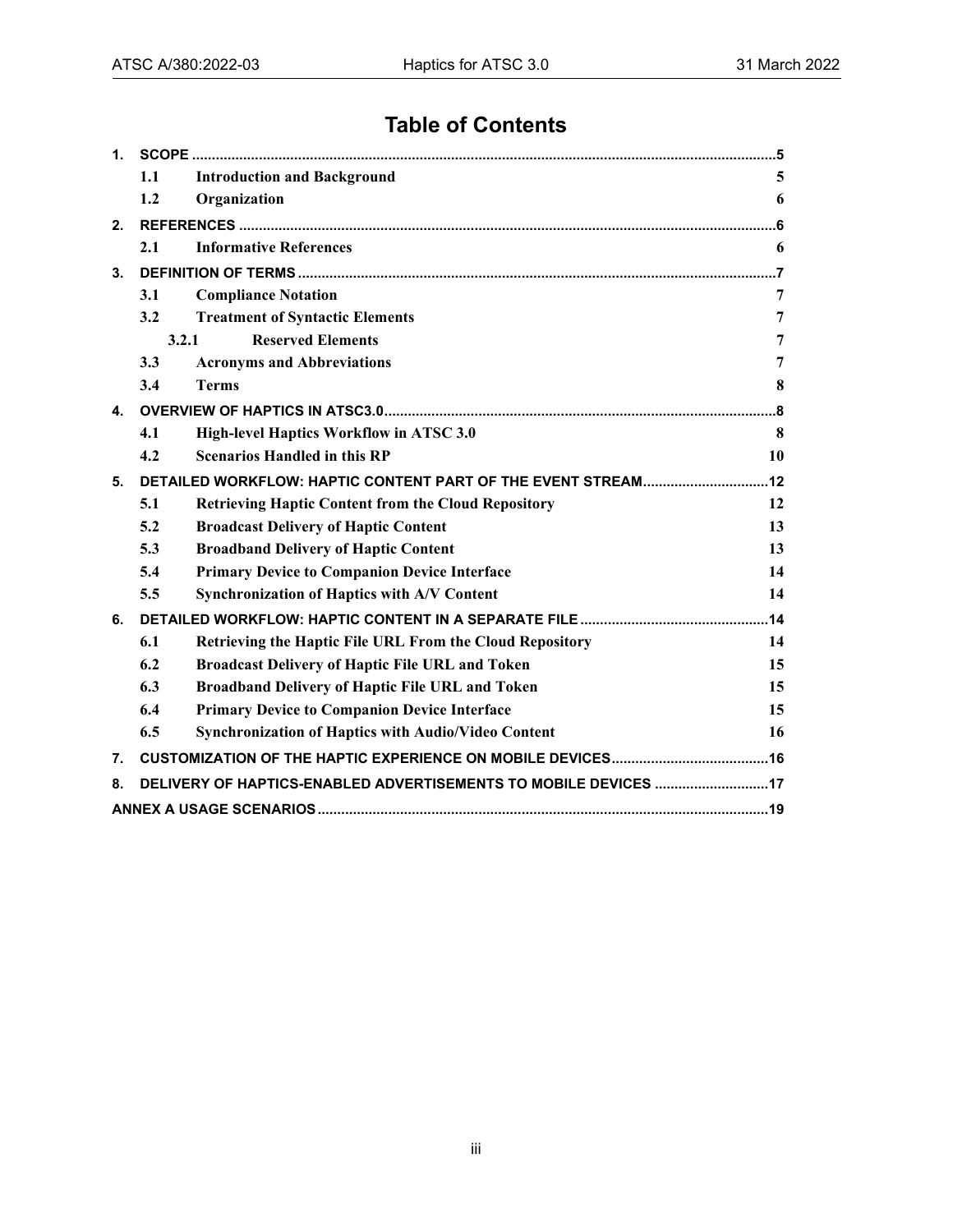## **Index of Figures and Tables**

| <b>Figure 4.1</b> High-level haptics workflow—mobile devices as primary devices.              |    |
|-----------------------------------------------------------------------------------------------|----|
| Figure 4.2 High-level haptics workflow—mobile devices as companion devices.                   |    |
| Figure 4.3: Haptic track is part of the event itself.                                         | 11 |
| Figure 4.4: Haptic track is in a separate file.                                               | 12 |
| <b>Figure 7.1</b> Portion of Figure 4.4 showing the addition of customization parameters into |    |
| the content request.                                                                          | 17 |
| Figure 8.1 MAGNA-IPG Media Labs immersion study on effectiveness of                           |    |
| haptics-enabled mobile ads.                                                                   | 18 |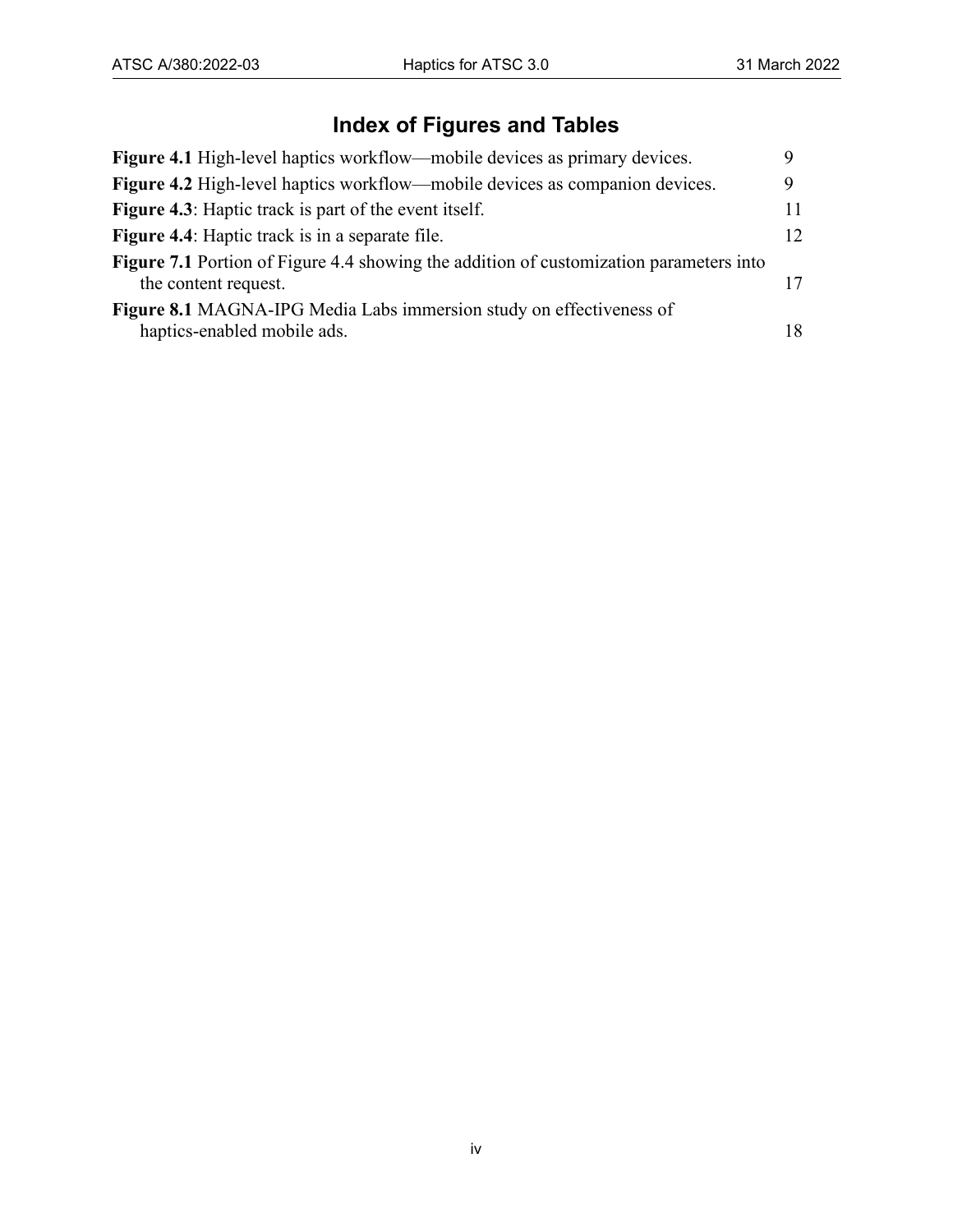## **ATSC Recommended Practice: [Haptics for ATSC 3.0](#page-0-2)**

## <span id="page-4-0"></span>**1. SCOPE**

This document provides recommended practices for adding haptics functionality to ATSC 3.0 broadcast (and broadband) content when viewed on mobile devices with built-in haptic actuators, such as smartphones and tablets.

#### <span id="page-4-1"></span>1.1 Introduction and Background

The term "haptics" refers to the generation of touch-related sensations in a device or interface. Haptics is widely used in consumer devices to provide touch-based feedback to users. The most common use of haptics is in mobile devices, where it is used to provide feedback to users interacting with the touchscreen, e.g. typing on a virtual keyboard. Haptic technologies are unlike audio and visual enabling technologies in the sense that they require some form of actuation to create a tactile sensation. For mobile phones and game controllers, these actuators are typically small vibrating motors built into the device. For large touchscreens in vehicles, these actuators can be specialized piezoelectric materials. Haptic capabilities are found in nearly every modern smartphone and game and virtual reality controller, making these devices an ideal target for enhanced media experiences.

One of the promises of ATSC 3.0 is the ability to view broadcast content on mobile devices (A/300 [\[2\]\)](#page-5-3) when they are used either as primary devices (i.e., have an ATSC 3.0 tuner built-in) or as companion devices (A/338 [\[4\]\)](#page-5-4). At the time of writing, most mobile devices in the market have just one haptic actuator, but new devices with multiple actuators are beginning to show up. The key idea: if these haptic actuators can be utilized in synchronization with the audio-visual content, then the viewing experience of ATSC 3.0 content on these mobile devices would be significantly enhanced and new use cases enabled. Some common examples of the types of content that could benefit from the haptic signals:

- Live sports (major league and professional sports) viewers can feel the game events (such as hits, catches, etc.), in addition to watching and listening to them, enhancing their overall immersive experience of the game.
- Action films/shows a haptic track can increase the immediacy and impact of explosions, car chases, etc., drawing the viewer into the action.
- Advertisements studies have shown that haptics-enabled mobile ads improve brand favorability and are more effective in driving purchase intent among viewers (see Section [8\)](#page-16-0).

Ideally, haptics would be part of the ATSC 3.0 broadcast stream. However, this requires standardization of haptic tracks in the DASH/ROUTE and MPEG MMT standards that are currently used as ATSC 3.0 transport protocols – a multi-year process. Until that standardization is complete, a more expedient option (that is the subject of this RP) would be to either include the haptic content as part of the event stream or retrieve a separate content-specific and device-specific haptic file from a cloud (or other) repository and play it in synchronization with the audio/video content in the broadcast stream.

The rest of this document will be devoted to the following details pertaining to this expedient option. Specifically:

• Details of handshaking between the mobile device and the haptics repository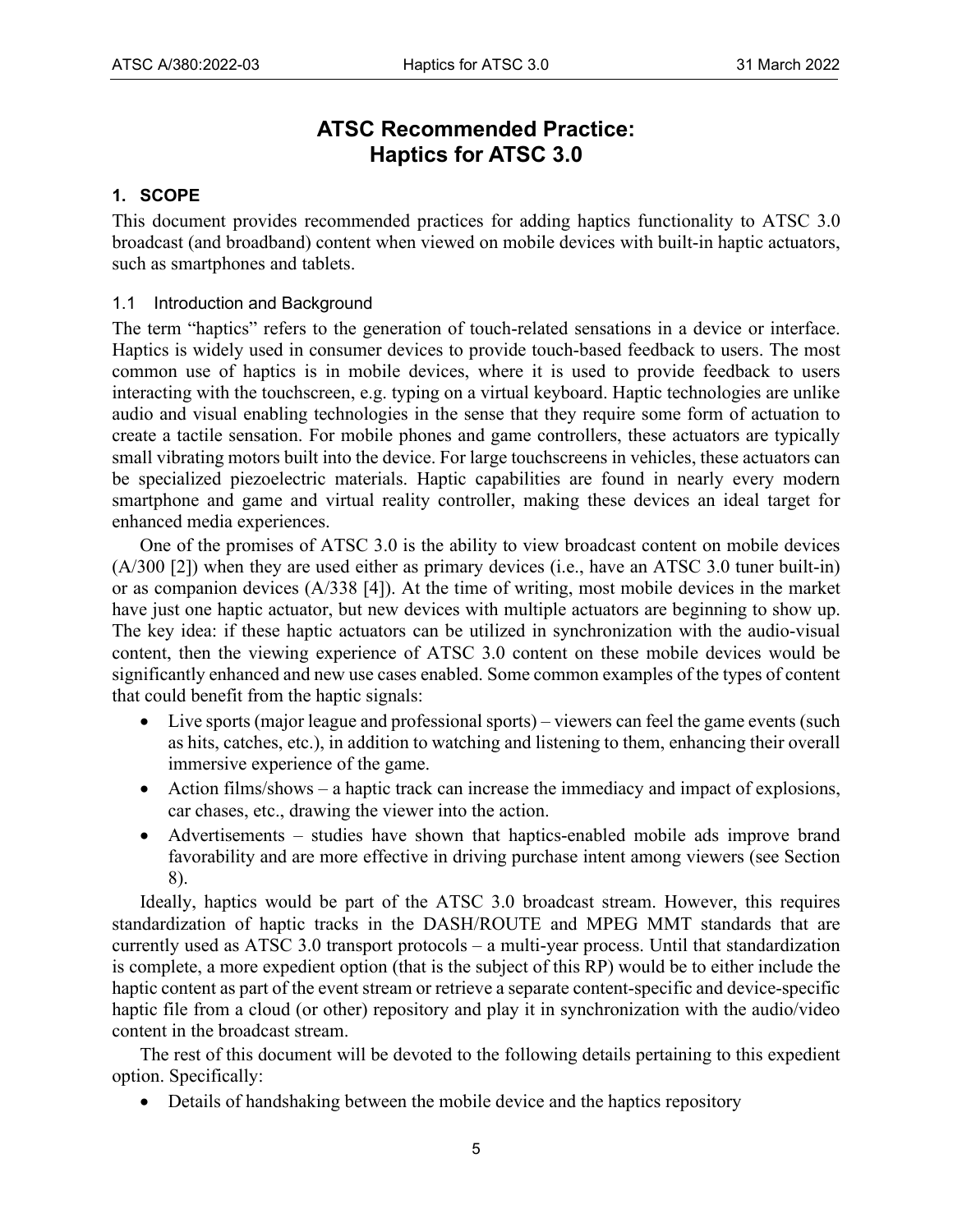- How to customize the haptics experience by user preference and device type
- Delivery of haptics-enabled advertisements to mobile devices

## <span id="page-5-0"></span>1.2 Organization

The document is organized as follows:

- Section  $1 -$  Outlines the scope of this document and provides a general introduction
- Section  $2 -$  Lists references and applicable documents
- Section [3](#page-6-0) Provides definitions of terms, acronyms, and abbreviations for this document
- Section  $4 -$  Overview of haptics in ATSC 3.0
- Section [5](#page-11-0) Addresses the detailed workflow when haptic content is part of the event stream
- Section  $6 -$  Addresses the detailed workflow when haptic content is in separate files
- Section [7](#page-15-1) Addresses customization of haptics experience by user and device type
- Section [8](#page-16-0) Addresses delivery of haptics-enabled advertisements to mobile devices
- <span id="page-5-5"></span>• Annex  $A - Describes three usage scenarios$

## <span id="page-5-1"></span>**2. REFERENCES**

All referenced documents are subject to revision. Users of this Standard are cautioned that newer editions might or might not be compatible.

## <span id="page-5-2"></span>2.1 Informative References

The following documents contain information that may be helpful in applying this Standard.

- [1] IEEE: "Use of the International Systems of Units (SI): The Modern Metric System," Doc. SI 10, Institute of Electrical and Electronics Engineers, New York, NY.
- <span id="page-5-3"></span>[2] ATSC: "ATSC Standard: ATSC 3.0 System," Doc. A/300:20211, Advanced Television Systems Committee, Washington, DC, 7 July 2021.
- <span id="page-5-9"></span>[3] ATSC: "ATSC Standard: Application Signaling," Doc. A/337:2022-03, Advanced Television Systems Committee, Washington, DC, 31 March 2022.
- <span id="page-5-4"></span>[4] ATSC: "ATSC Standard: Companion Device," Doc. A/338:2022-03, Advanced Television Systems Committee, Washington, DC, 31 March 2022.
- <span id="page-5-6"></span>[5] ATSC: "ATSC Standard: ATSC 3.0 Interactive Content," Doc. A/344:2022-03, Advanced Television Systems Committee, Washington, DC, 31 March 2022.
- <span id="page-5-8"></span>[6] DASH IF: "Guidelines for Implementation: DASH-IF Interoperability Points for ATSC 3.0, Version 1.1," DASH Interoperability Forum, June 12, 2018 <https://dashif.org/docs/DASH-IF-IOP-for-ATSC3-0-v1.1.pdf>
- <span id="page-5-10"></span>[7] ISO/IEC: "Information technology – Dynamic adaptive streaming over HTTP (DASH) – Part 1: Media presentation description and segment formats," Doc. ISO/IEC FDIS 23009-1:2019 (E), International Organization for Standardization/International Electrotechnical Commission, Geneva, Switzerland.
- <span id="page-5-7"></span>[8] Apple: Apple Haptic and Audio Pattern (AHAP) file format: https://developer.apple.com/documentation/corehaptics/representing haptic patterns in aha [p\\_files](https://developer.apple.com/documentation/corehaptics/representing_haptic_patterns_in_ahap_files)
- <span id="page-5-11"></span>[9] Weddle, Amaya & Yu, Hua. (2013). "How does audio-haptic enhancement influence emotional response to mobile media?" 2013 5th International Workshop on Quality of Multimedia Experience, QoMEX 2013 - Proceedings. 158-163. 10.1109/QoMEX.2013.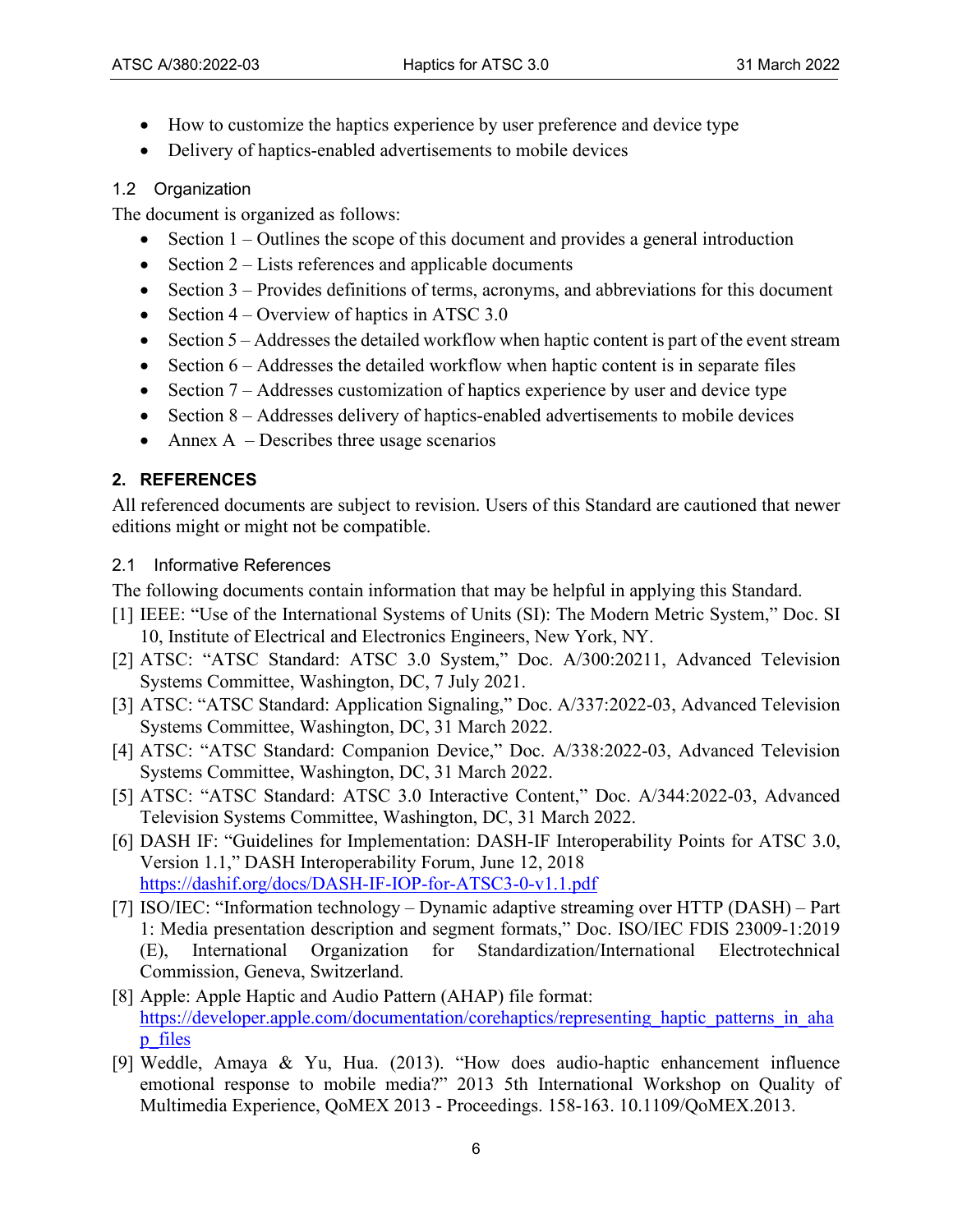## <span id="page-6-0"></span>**3. DEFINITION OF TERMS**

With respect to definition of terms, abbreviations, and units, the practice of the Institute of Electrical and Electronics Engineers (IEEE) as outlined in the Institute's published standards [\[1\]](#page-5-5) should be used. Where an abbreviation is not covered by IEEE practice or industry practice differs from IEEE practice, the abbreviation in question will be described in Sectio[n 3.3](#page-6-4) of this document.

## <span id="page-6-1"></span>3.1 Compliance Notation

This section defines compliance terms for use by this document:

- **should** This word indicates that a certain course of action is preferred but not necessarily required.
- **should not** This phrase means a certain possibility or course of action is undesirable but not prohibited.

## <span id="page-6-2"></span>3.2 Treatment of Syntactic Elements

This document contains symbolic references to syntactic elements used in the audio, video, and transport coding subsystems. These references are typographically distinguished by the use of a different font (e.g., restricted), may contain the underscore character (e.g., sequence end code) and may consist of character strings that are not English words (e.g., dynrng).

## <span id="page-6-3"></span>3.2.1 Reserved Elements

One or more reserved bits, symbols, fields, or ranges of values (i.e., elements) may be present in this document. These are used primarily to enable adding new values to a syntactical structure without altering its syntax or causing a problem with backwards compatibility, but they also can be used for other reasons.

The ATSC default value for reserved bits is '1'. There is no default value for other reserved elements. Use of reserved elements except as defined in ATSC Standards or by an industry standards-setting body is not permitted. See individual element semantics for mandatory settings and any additional use constraints. As currently reserved elements may be assigned values and meanings in future versions of this Standard, receiving devices built to this version are expected to ignore all values appearing in currently reserved elements to avoid possible future failure to function as intended.

## <span id="page-6-4"></span>3.3 Acronyms and Abbreviations

The following acronyms and abbreviations are used within this document.

| <b>AHAP</b> | Apple Haptic and Audio Pattern               |
|-------------|----------------------------------------------|
| <b>AMP</b>  | <b>Application Media Player</b>              |
| API         | <b>Application Programming Interface</b>     |
| <b>ATSC</b> | <b>Advanced Television Systems Committee</b> |
| A/V         | Audio/Video                                  |
| CD          | <b>Companion Device</b>                      |
| DASH        | Dynamic Adaptive Streaming over HTTP         |
| <b>ERM</b>  | <b>Eccentric Rotating Mass</b>               |
| HD          | <b>High Definition</b>                       |
| <b>HTTP</b> | <b>Hypertext Transfer Protocol</b>           |
| ID          | Identification                               |
|             |                                              |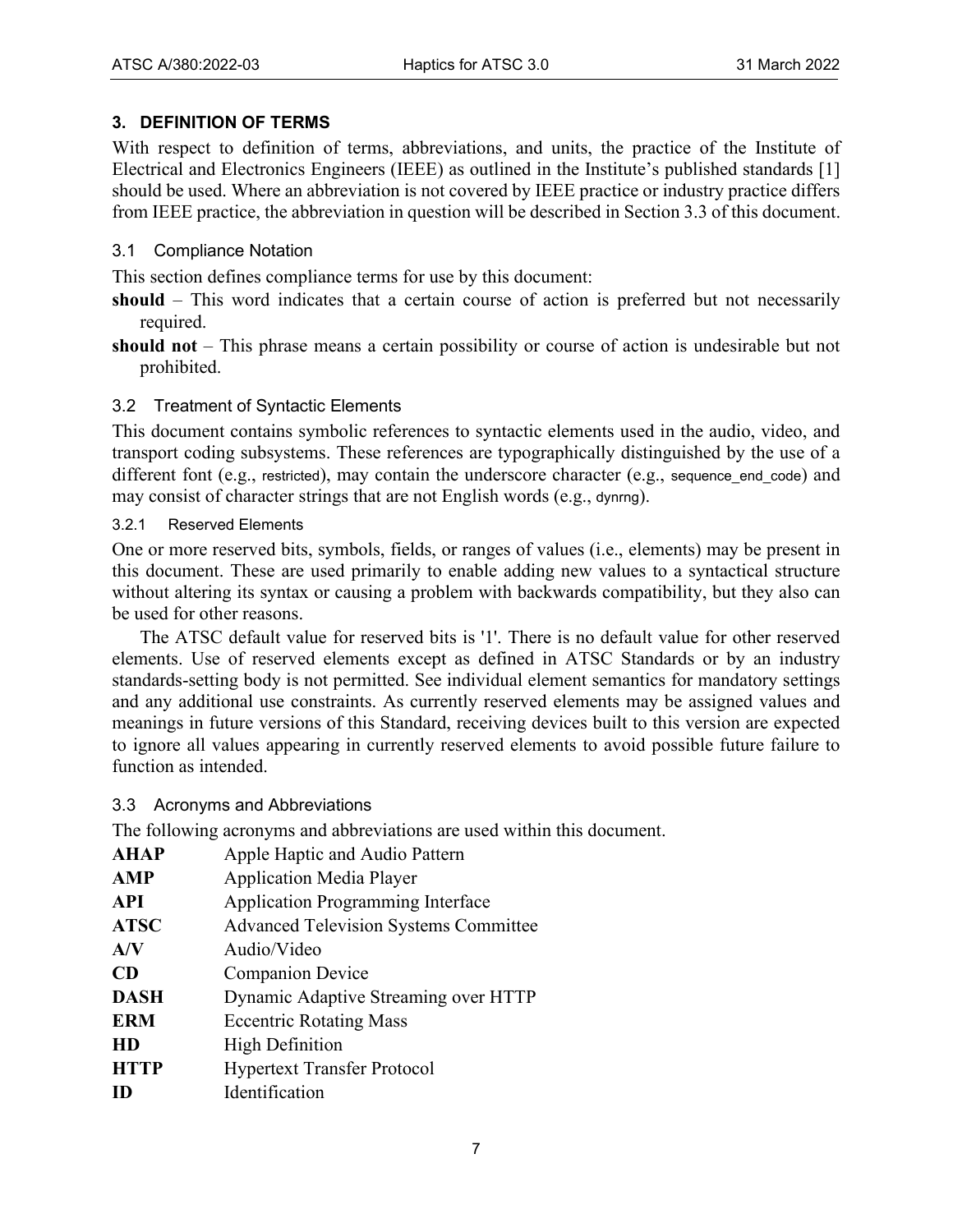| iOS             | <b>Apple Operating System</b>                                         |
|-----------------|-----------------------------------------------------------------------|
| <b>ISO BMFF</b> | International Organization for Standardization Base Media File Format |
| JS              | JavaScript                                                            |
| <b>JSON</b>     | JavaScript Object Notation                                            |
| <b>LRA</b>      | <b>Linear Resonant Actuator</b>                                       |
| <b>MMT</b>      | Multimedia Transport                                                  |
| <b>MMTP</b>     | Multimedia Transport Protocol                                         |
| <b>MPD</b>      | Media Presentation Description                                        |
| <b>MPEG</b>     | <b>Motion Pictures Expert Group</b>                                   |
| <b>PD</b>       | <b>Primary Device</b>                                                 |
| <b>REST</b>     | <b>Representational State Transfer</b>                                |
| <b>RMP</b>      | Receiver Media Player                                                 |
| <b>ROUTE</b>    | Real-time Object Delivery over Unidirectional Transport               |
| RP              | <b>Recommended Practice</b>                                           |
| <b>SD</b>       | <b>Standard Definition</b>                                            |
| TV              | Television                                                            |
| <b>URL</b>      | Uniform Resource Locator                                              |
| <b>VCM</b>      | Voice Coil Motor                                                      |
|                 |                                                                       |

## <span id="page-7-0"></span>3.4 Terms

The following terms are used within this document.

**reserved** – Set aside for future use by a Standard.

**Actuator** – vibration motor that is driven by the haptic signal.

**Haptics** – the science of touch. From the Greek 'haptikos' - able to touch or grasp.

- **CoreHaptics API** iOS device-specific API that allows developers to incorporate custom haptic feedback in their applications.
- **JSPlayer Haptic Code** Android-specific JavaScript player code that allows developers to incorporate custom haptic feedback in their applications.

## <span id="page-7-1"></span>**4. OVERVIEW OF HAPTICS IN ATSC3.0**

<span id="page-7-2"></span>4.1 High-level Haptics Workflow in ATSC 3.0

[Figure 4.1](#page-8-0) and [Figure 4.2](#page-8-1) below show the high-level workflow of haptics in ATSC 3.0, when mobile devices are used as primary and companion devices, respectively.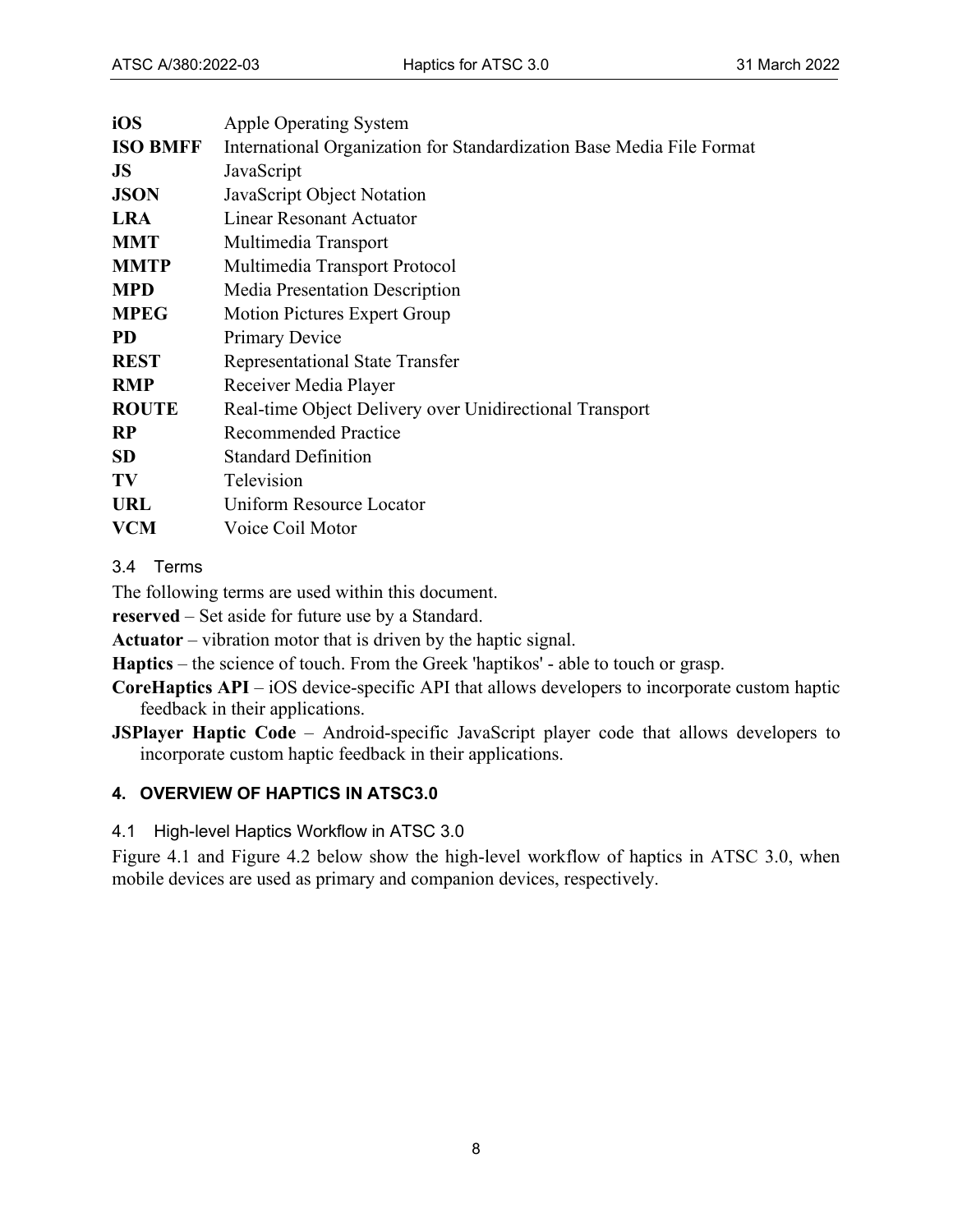

**Figure 4.1** High-level haptics workflow—mobile devices as primary devices.

<span id="page-8-0"></span>

**Figure 4.2** High-level haptics workflow—mobile devices as companion devices.

<span id="page-8-1"></span>In [Figure 4.1,](#page-8-0) the mobile devices are the primary devices (i.e., they have ATSC 3.0 tuners built-in). In [Figure 4.2,](#page-8-1) a conventional TV is the primary device that receives the ATSC 3.0 broadcast. The Companion Device Protocol (described in A/338 [\[4\]\)](#page-5-4) is used to transmit the content to companion devices. In both cases, content-specific and device-specific haptic files are downloaded from the cloud and played in sync with the audio/video content in the broadcast stream.

Since [Figure 4.2](#page-8-1) involves more components in the workflow (the primary device, the communication and signaling required between the PD and CD, etc.) and subsumes the workflow shown in [Figure 4.1,](#page-8-0) the rest of the document will focus on the workflow shown in [Figure 4.2.](#page-8-1) Wherever appropriate, aspects of this RP specific to the workflow in [Figure 4.1](#page-8-0) will be called out. It is worth reiterating, however, that this RP applies to mobile devices when used as both primary devices and companion devices.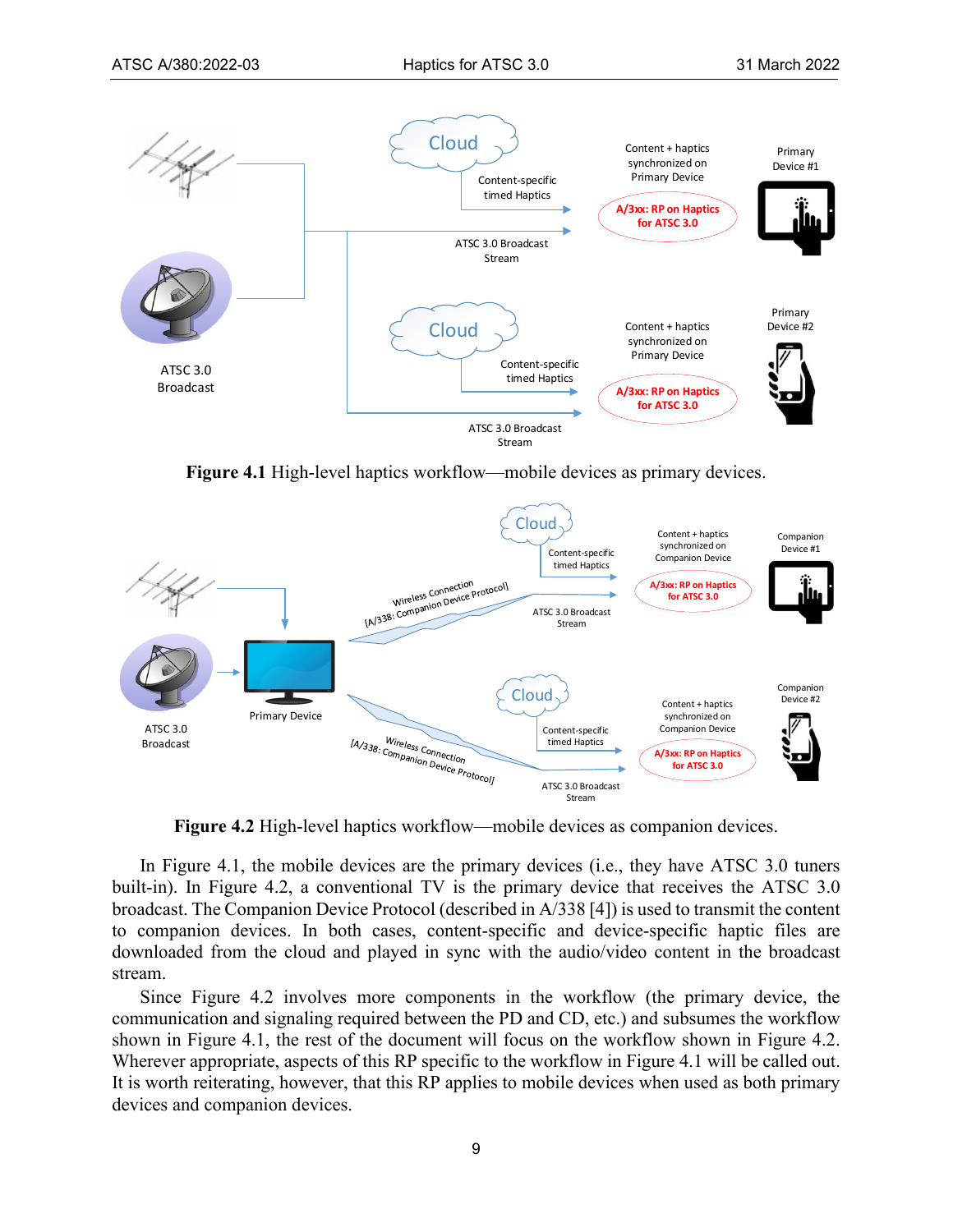## <span id="page-9-0"></span>4.2 Scenarios Handled in this RP

Depending on the size of the haptic track (that varies by content), the haptic track can either be included in the ATSC 3.0 event stream itself or it can be retrieved from a separate URL along with an authentication token. The workflows for the two cases are shown in [Figure 4.3](#page-10-0) and [Figure 4.4,](#page-11-2) respectively. In either case, the 'PD A/V Content' may or may not be the same as the 'CD A/V Content', depending on whether the CD application is playing the same content as the PD or supplemental content. Further, the 'PD A/V Content' might be played back by either the Application Media Player (AMP) or the Receiver Media Player (RMP), as described in Section 7 of A/344 [\[5\].](#page-5-6)

[Figure 4.3](#page-10-0) shows the case of the haptic track being sparse enough to be included as an event in the ATSC 3.0 broadcast stream. Since the broadcaster knows the content, it uses the content ID to request the haptic file pertaining to that content from the cloud (or other) repository. For live sports events, the output from multiple sensors on the field of play are part of the 'Sensor Feed' that is uploaded to the Cloud Repository and used to generate the haptic events that become part of the haptic content JSON. The number and types of sensors used to generate these live haptic events and the format of the Sensor Feed may be proprietary to each broadcaster. As such, the mechanism used for upload of the Sensor Feed to the Cloud Repository is outside the scope of this RP. The haptic content JSON is part of the event stream to the primary device and onto the ATSC 3.0 Companion Device (CD) app via the WebSocket connection. The CD app passes the haptic signal to the Device Haptic API for rendering, via either the CoreHaptics API (on iOS devices) or the JS Player Haptic code (on Android devices) or other appropriate API on the receiving device (e.g., PlayStation). The haptics signal is then rendered by the companion device in sync with the audio/video content.

[Figure 4.4](#page-11-2) shows the more involved case of the haptic track being too large to fit in the event stream. Since the broadcaster knows the content, it uses the content ID to request the URL and authentication token for the haptic file pertaining to that content from the cloud (or other) repository. For live sports events, the output from multiple sensors on the field of play are part of the 'Sensor Feed' that is uploaded to the Cloud Repository and used to generate the haptic events that become part of the haptic content file. The URL for the haptic content and an authentication token are inserted into the ATSC 3.0 event stream by the broadcaster. When this event stream reaches the CD app on the companion device, the CD app uses the URL and token to retrieve the haptic content from the same repository. From this point on, the steps are the same as in [Figure](#page-10-0)  [4.3,](#page-10-0) resulting in the haptic track being rendered in sync with the audio/video content.

The end-to-end detailed workflow of each of these scenarios is addressed in the following two sections.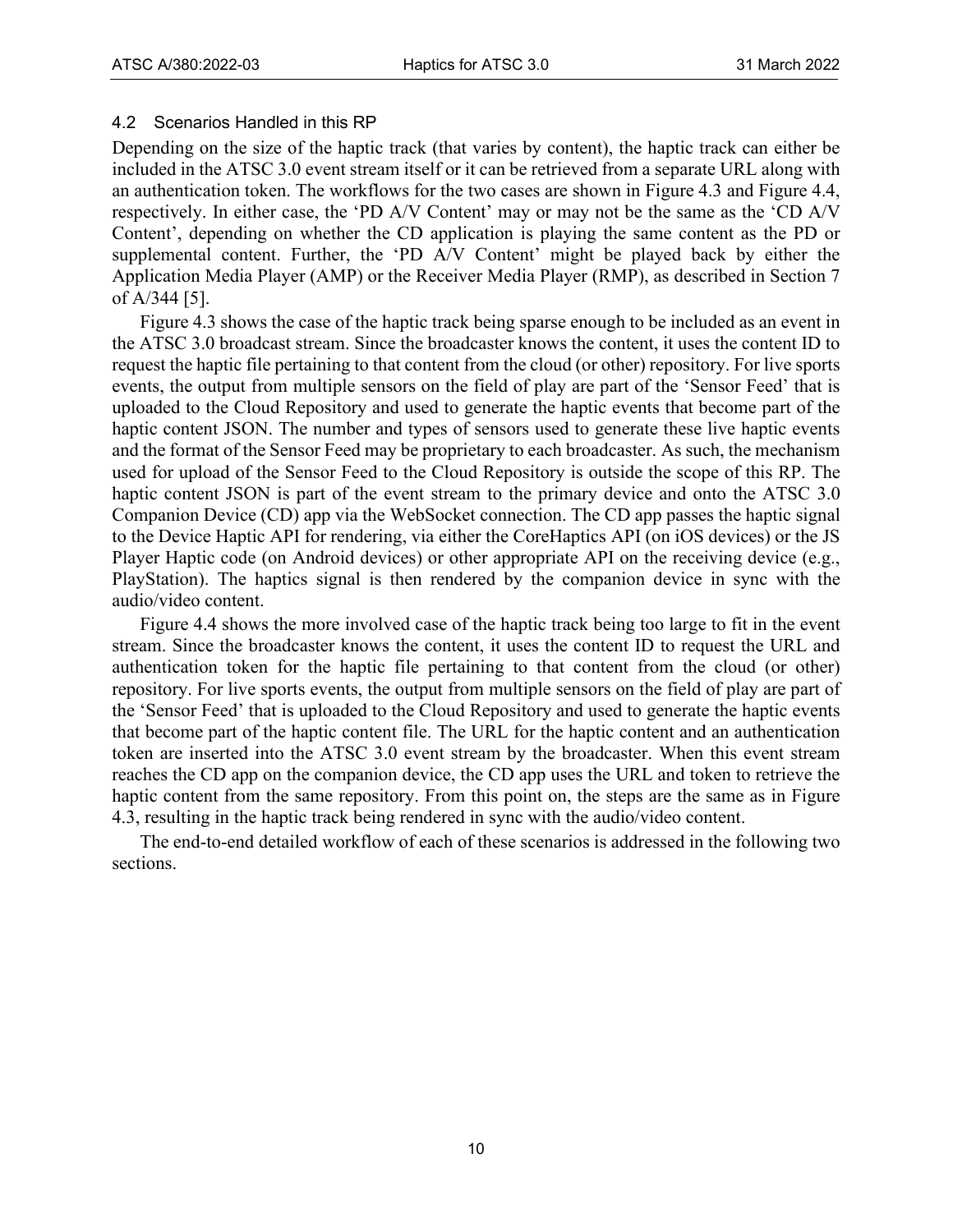

<span id="page-10-0"></span>**Figure 4.3**: Haptic track is part of the event itself.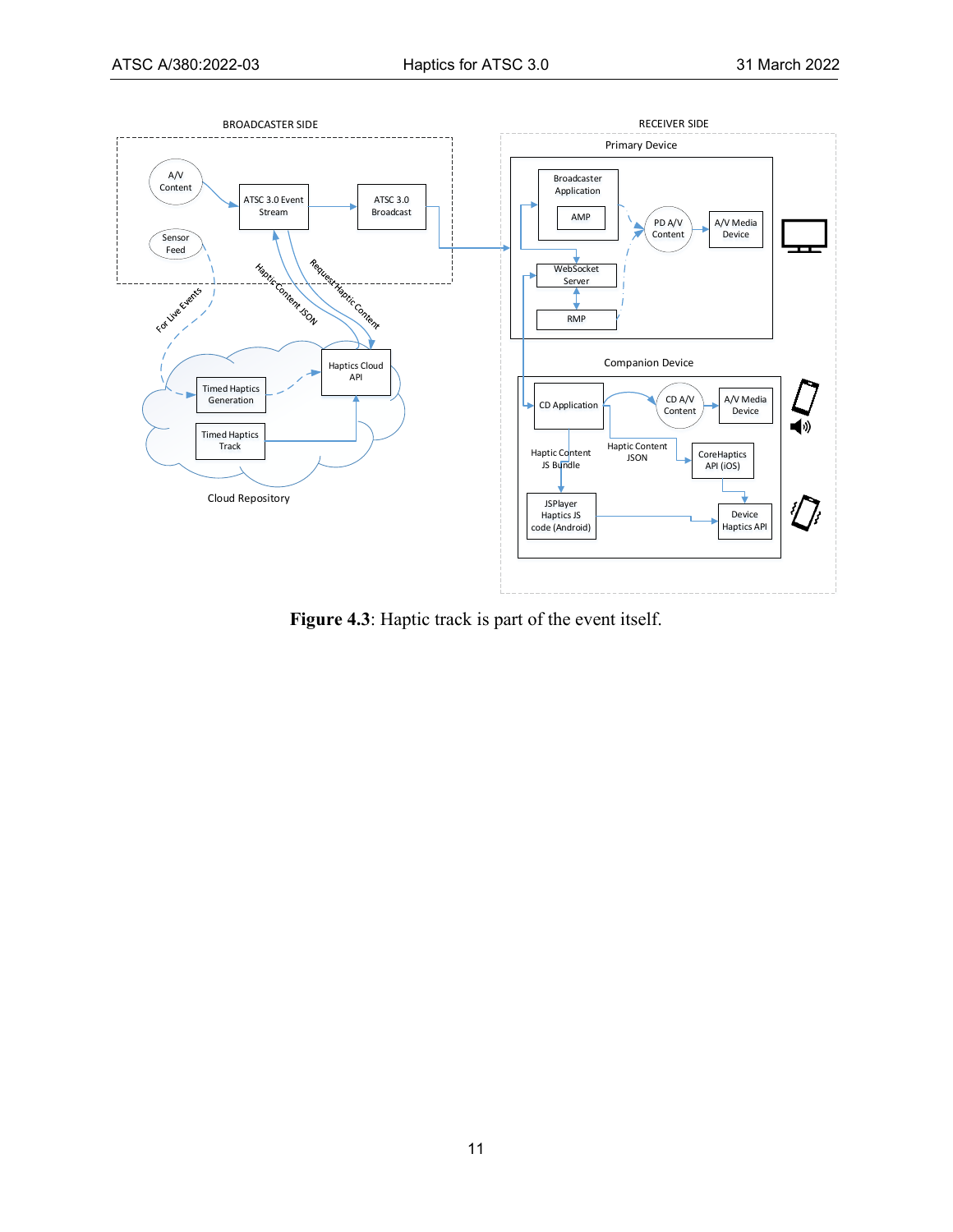

**Figure 4.4**: Haptic track is in a separate file.

## <span id="page-11-2"></span><span id="page-11-0"></span>**5. DETAILED WORKFLOW: HAPTIC CONTENT PART OF THE EVENT STREAM**

In the scenario diagrammed in [Figure 4.3,](#page-10-0) there could be multiple short haptic events (like clicks, ticks, buzzes, etc.) throughout the media content, but they are sparse enough that it is most efficient to include these events in the ATSC 3.0 event stream itself.

## <span id="page-11-1"></span>5.1 Retrieving Haptic Content from the Cloud Repository

The broadcaster would access the haptics cloud repository using a simple RESTful web interface. We envision broadcasters using just the GET interface to retrieve the haptic content JSON. POST and PUT interfaces to add to, or update existing haptic content, respectively, are reserved for haptic content creators, unlikely to be used by ATSC 3.0 broadcasters, and therefore out of scope for this RP.

GET https://<user>:<password>@<server>:<contentport>/query?contentID=<content\_id>

## where:

 $\langle$ user $\rangle$  – broadcaster ID known to the repository <password> – broadcaster password <server> – URL of the haptics cloud repository  $\zeta$  content port  $>$  – port number of the REST server that serves haptic content  $\text{1}$  <contentID> – ID of the haptic content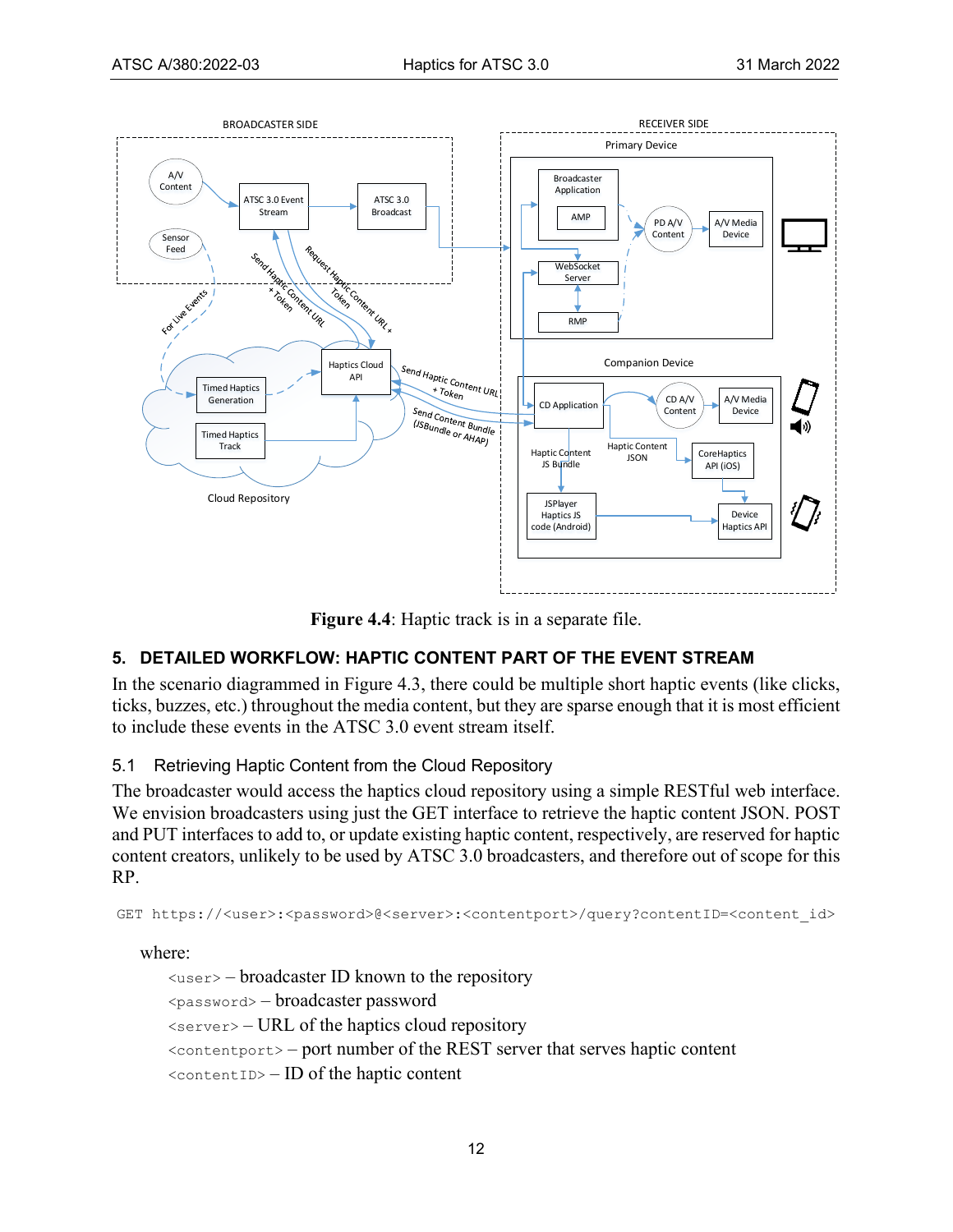The call returns the haptic content JSON. An Apple AHAP [\[8\]](#page-5-7) sample is provided below:

```
{
   "Pattern" : [
      {
          "Event" : {
             "Time": 0.5,
             "EventType": "HapticContinuous"
             "EventDuration" : 0.25,
             "EventParameters": [
                { "ParameterID": "HapticIntensity", "ParameterValue":0.8 }
             ]
         }
      }
   ]
}
```
This example would render a short 250 ms vibration at 80% of maximum intensity and with an offset of 500 ms from the master (typically audio) timeline.

There could be multiple such short haptic events throughout the media content, resulting in multiple haptic-specific insertions into the ATSC Event Stream.

## <span id="page-12-0"></span>5.2 Broadcast Delivery of Haptic Content

In DASH-based broadcasts, the haptic content is best carried in an inband event stream, signaled by an InbandEventStream element, as specified in Section 5.6.3 of the DASH-IF IOP [\[6\].](#page-5-8) The @schemeIdUri of the InbandEventStream element shall be of the form "tag:atsc.org,2016:event" with @value set to "hpe". Each media segment within the Representation containing an **InbandEventStream** element will have an associated emsg box, as described in Section 4.1.1 of A/337 [\[3\].](#page-5-9) The timescale, presentation\_time\_delta, event\_duration, id, and message\_data fields of the emsg box will contain the reference time scale, start time, duration, instance identification, and the control messages, respectively, of the haptic content, extracted from the haptic content JSON, as shown in the example in Section [5.1.](#page-11-1)

It is also possible to carry the haptic content by EventStream elements appearing in the Period element of the MPD (as described in Section 4.1.1 of A/337 [\[3\]\)](#page-5-9). However, the dynamic nature of haptics events (especially for live sports content) makes delivery using InbandEventStream elements the more appropriate choice. It is recommended to use **InbandEventStream** for all haptic content, for the sake of consistency.

In MMT-based broadcasts, the haptic content is best carried in evti boxes in MPUs, as this method is well-suited for dynamic events. The syntax of an evti box is described in Section 4.1.2 of A/337 [\[3\],](#page-5-9) with the fields being populated from the haptic content JSON, as shown in the example in Section [5.1.](#page-11-1) The haptic control messages would in the event\_data field of the evti box.

#### <span id="page-12-1"></span>5.3 Broadband Delivery of Haptic Content

Broadband delivery of events as described in Section 4.2 of A/337 [\[3\],](#page-5-9) holds for haptic events as well. Dynamic events delivered incrementally over broadband will be delivered as emsg boxes in DASH segments for ROUTE-based services or as evti boxes for MMTP-based services. In either case, the same format is employed for each box, as described in Section [5.2](#page-12-0) above and in Section 4.2 of A/337 [\[3\].](#page-5-9)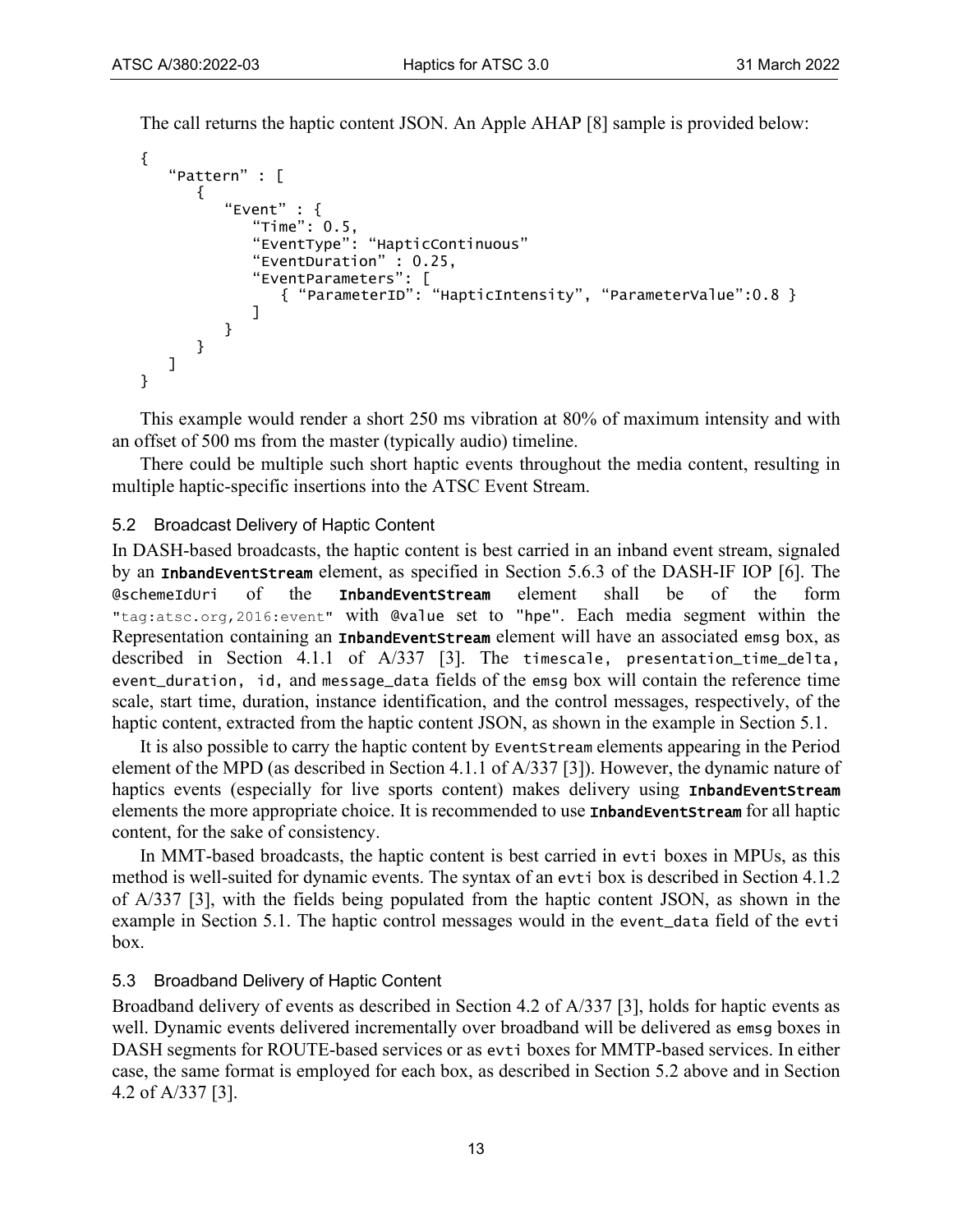## <span id="page-13-0"></span>5.4 Primary Device to Companion Device Interface

The Broadcaster Application on the PD can subscribe to the event streams from the broadcaster using the ATSC 3.0 Web Socket interface, as described in Section 8 of A/344 [\[5\].](#page-5-6) A Broadcaster Application wishing to be notified of a haptic event will register for that type of event using the @schemeIdUri and @value parameters of the event, using the Event Subscribe API, as described in Section 9.6.1 of A/344 [\[5\].](#page-5-6) Through the WebSocket interface supplied to a CD, the CD app receives notifications from the Broadcaster Application operating on the PD, as described in Section 5.6 of A/338 [\[4\],](#page-5-4) and can subscribe to the Event Subscribe API as well. As the content playback progresses, haptic events contained within the content are sent to the CD as notifications. The CD app extracts the haptic content from the emsg or evti boxes and passes them, as JSON objects, on to the CoreHaptics API on iOS devices or the JSPlayer Haptic JS API on Android devices (see [Figure 4.3\)](#page-10-0). These APIs interface with the low-level haptic rendering API to render the haptic signals.

## <span id="page-13-1"></span>5.5 Synchronization of Haptics with A/V Content

For DASH-based services (broadcast or broadband), emsg boxes will carry the haptic event data. Specifically, the presentation\_time\_delta field (in version 1; see Section 5.10.3.3.3 in ISO/IEC 23009-1 [\[7\]\)](#page-5-10) or the presentation\_time field (in version 2; see Section 5.10.3.3.3 in ISO/IEC 23009-1 [\[7\]\)](#page-5-10) will contain the presentation time offset or the presentation time itself, respectively, of the haptic event. This time will be used by the CD application to synchronize playback of the haptic signals and the audio/video content.

For MMT-based services, evti boxes will carry the haptic event data. Specifically, the event\_presentation\_time\_delta field (see Section 4.1.2 in A/337 [\[3\]\)](#page-5-9) carries the presentation time offset for the haptic event. This timing information is used by the CD application to synchronize the playback of the haptic signals and the audio/video content.

## <span id="page-13-2"></span>**6. DETAILED WORKFLOW: HAPTIC CONTENT IN A SEPARATE FILE**

In this scenario [\(Figure 4.4\)](#page-11-2), the haptic track is typically too long to be incorporated into the event stream and is best stored as a separate haptic file that is retrieved from the cloud and played in sync with the audio/video media.

## <span id="page-13-3"></span>6.1 Retrieving the Haptic File URL From the Cloud Repository

The broadcaster would access the haptics cloud repository using a simple RESTful web interface. We envision broadcasters using just the GET interface to retrieve the URL to the haptic content and an authentication token. POST and PUT interfaces to add to, or update existing haptic content, respectively, are reserved for haptic content creators, unlikely to be used by ATSC 3.0 broadcasters, and therefore out of scope for this RP.

GET https://<user>:<password>@<server>:<URLport>/query?contentID=<content\_id>

where:

 $\langle$ user> – broadcaster ID known to the repository <password> – broadcaster password  $\langle$ server $\rangle$  – URL of the haptics cloud repository  $\langle$ URLport> – port number of the REST server that serves haptic content URLs  $\epsilon$  <content id> – ID of the haptic content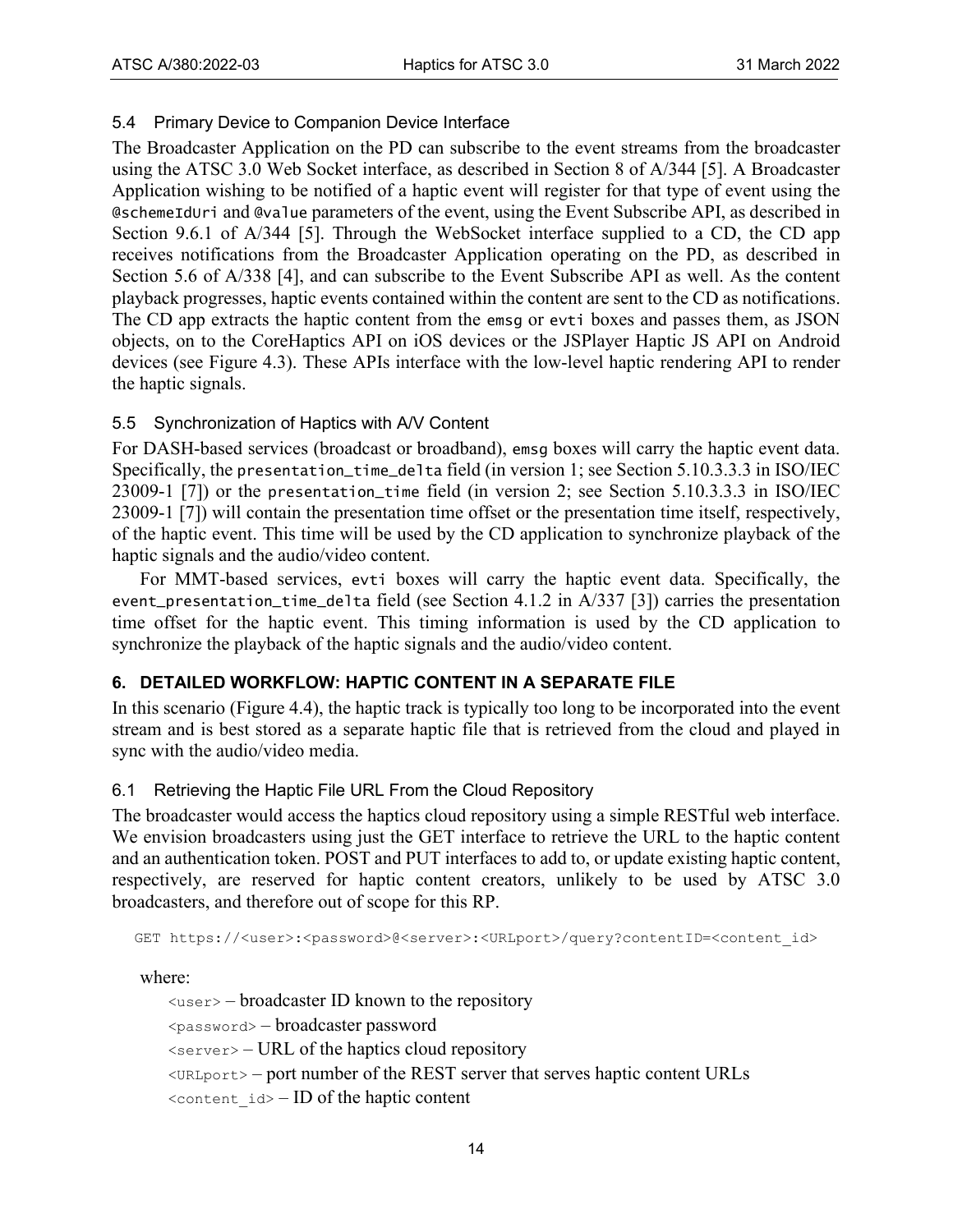This call returns (at least) the haptic content URL <url> and authentication token <authtoken>. Various haptic cloud repositories may include other information in the JSON object returned by this call (repository ID, etc.), but these two elements are the minimum required.

```
{ "hapticData": {
   "url": <url>,
   "authtoken": <authtoken>
}
```
This URL and token are carried in the ATSC event stream to the CD application that can use it to retrieve the haptic content, as described below.

## <span id="page-14-0"></span>6.2 Broadcast Delivery of Haptic File URL and Token

In DASH-based broadcasts, the haptic file URL and token are best carried in an inband event stream, signaled by an InbandEventStream element, as specified in Section 5.6.3 of the DASH-IF IOP [\[6\].](#page-5-8) The @schemeIdUri of the InbandEventStream element shall be of the form "tag:atsc.org,2016:event" with @value set to "hpf". Each media segment within the Representation containing an InbandEventStream will have an associated emsg box, as described in Section 4.1.1 of A/337 [\[3\].](#page-5-9) The timescale, presentation\_time\_delta, event\_duration, and id fields of the emsg box will be zero, while the message\_data field contains the haptic file URL and the authentication token. The prefetch time for a haptic track to be retrieved and downloaded in this manner is typically 50 ms plus any channel latency.

It is also possible to carry the haptic file URL and token by **EventStream** elements appearing in the Period element of the MPD (as described in Section 4.1.1 of A/337 [\[3\]\)](#page-5-9). However, the dynamic nature of haptics events (especially for live sports content) makes delivery using InbandEventStream elements the more appropriate choice. It is recommended to use InbandEventStream for all haptic content, for the sake of consistency.

In MMT-based broadcasts, the haptic file URL and authentication token are best carried in evti boxes in MPUs, as this method is well-suited for dynamic events. The syntax of an evti box is described in Section 4.1.2 of A/337 [\[3\].](#page-5-9) The haptic file URL and authentication token would be in the event data field of the evti box.

## <span id="page-14-1"></span>6.3 Broadband Delivery of Haptic File URL and Token

Broadband delivery of events as described in Section 4.2 of A/337 [\[3\],](#page-5-9) holds for haptic events as well. Dynamic events delivered incrementally over broadband will be delivered as emsg boxes in DASH segments for ROUTE-based services or as evti boxes for MMTP-based services. In either case, the same format is employed for each box, as described in Section [6.2](#page-14-0) above and in Section 4.2 of A/337 [\[3\].](#page-5-9)

## <span id="page-14-2"></span>6.4 Primary Device to Companion Device Interface

The Broadcaster Application on the PD can subscribe to the event streams from the broadcaster using the ATSC 3.0 Web Socket interface, as described in Section 8 of A/344 [\[5\].](#page-5-6) A Broadcaster Application wishing to be notified of a haptic event will register for that type of event using the @schemeIdUri and @value parameters of the event, using the Event Subscribe API, as described in Section 9.6.1 of A/344 [\[5\].](#page-5-6) Through the WebSocket interface supplied to a CD, the CD app receives notifications from the Broadcaster Application operating on the PD, as described in Section 5.6 of A/338 [\[4\]](#page-5-4) and can subscribe to the Event Subscribe API as well. As the content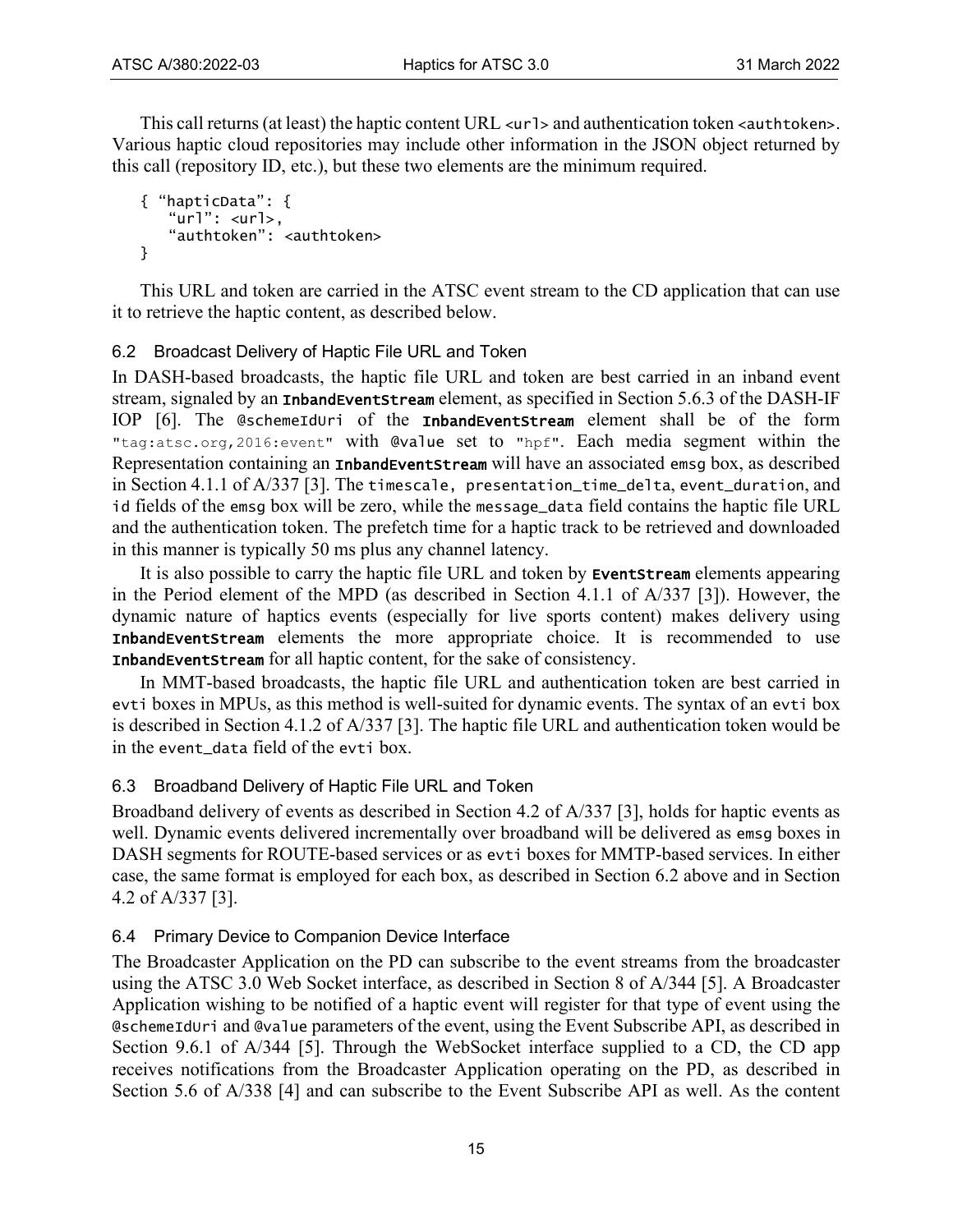playback progresses, haptic events contained within the content are sent to the CD as notifications. The CD app extracts the haptic file URL and authentication token from the emsg or evti boxes, accesses the haptics cloud repository to retrieve the haptic content JSON and passes it onto the CoreHaptics API on iOS devices or the JSPlayer Haptic JS API on Android devices (see [Figure](#page-11-2)  [4.4\)](#page-11-2). These APIs interface with the low-level haptic rendering API to render the haptic signals.

The CD application accesses the haptics cloud repository using a simple RESTful web interface, like that described in Sections [5.1](#page-11-1) and [6.1](#page-13-3) above.

GET https://<server>:<contentport>/query?fileID=<fileURL>&auth=<authtoken>

where:

 $\langle$ server $\rangle$  – URL of the haptics cloud repository <contentport> – port number of the REST server that serves haptic content  $\leq$ fileURL> – URL of the haptic file (see Section [6.1\)](#page-13-3)  $\langle$ authtoken> – authentication token (see Section [6.1\)](#page-13-3)

<span id="page-15-0"></span>6.5 Synchronization of Haptics with Audio/Video Content

In the case where the haptic content is in a separate file, the presentation time of the haptic signals are part of the haptics data structure. For example, in Section [5.1,](#page-11-1) the AHAP sample has a Time field that represents the offset of the haptic signal with respect to the audio timeline. The time fields in the emsg and evti boxes are ignored.

## <span id="page-15-1"></span>**7. CUSTOMIZATION OF THE HAPTIC EXPERIENCE ON MOBILE DEVICES**

Studies have shown that user preferences for haptic experiences vary widely [\[9\].](#page-5-11) For example, while watching live sports like American football on mobile devices, some viewers prefer to "feel" every action in the game (e.g., every hit on the quarterback, linemen bumping into each other, every fall to the ground, etc.) while others would like to "feel" only the major events in the game (e.g., a touchdown score, an interception, a sack, etc.). Further, not all mobile devices have the same quality or number of actuators – most have a single SD (standard definition) actuator, while many of the newer devices have one or more HD (high-definition) actuators. For these reasons, it is necessary to customize the haptic experience based on user preferences and device capabilities.

Such customization will not be possible for the case of the haptic content being part of the event stream [\(Figure 4.3](#page-10-0) and Section [5\)](#page-11-0), since it is not possible to determine the user preference or device type before the content starts playing on the CD. However, it is possible to customize the haptic experience for the case of the haptic content being in a separate file [\(Figure 4.4](#page-11-2) and Section [6\)](#page-13-2), since the content is retrieved by the CD application, using the file URL and authentication token. Including the device capabilities and user preference information in that content request will ensure that the correct haptic file pertaining to that user preference and device type is retrieved. This is shown in [Figure 7.1,](#page-16-1) that illustrates how a portion of [Figure 4.4](#page-11-2) can be modified to include customization parameters in the content request from the CD application.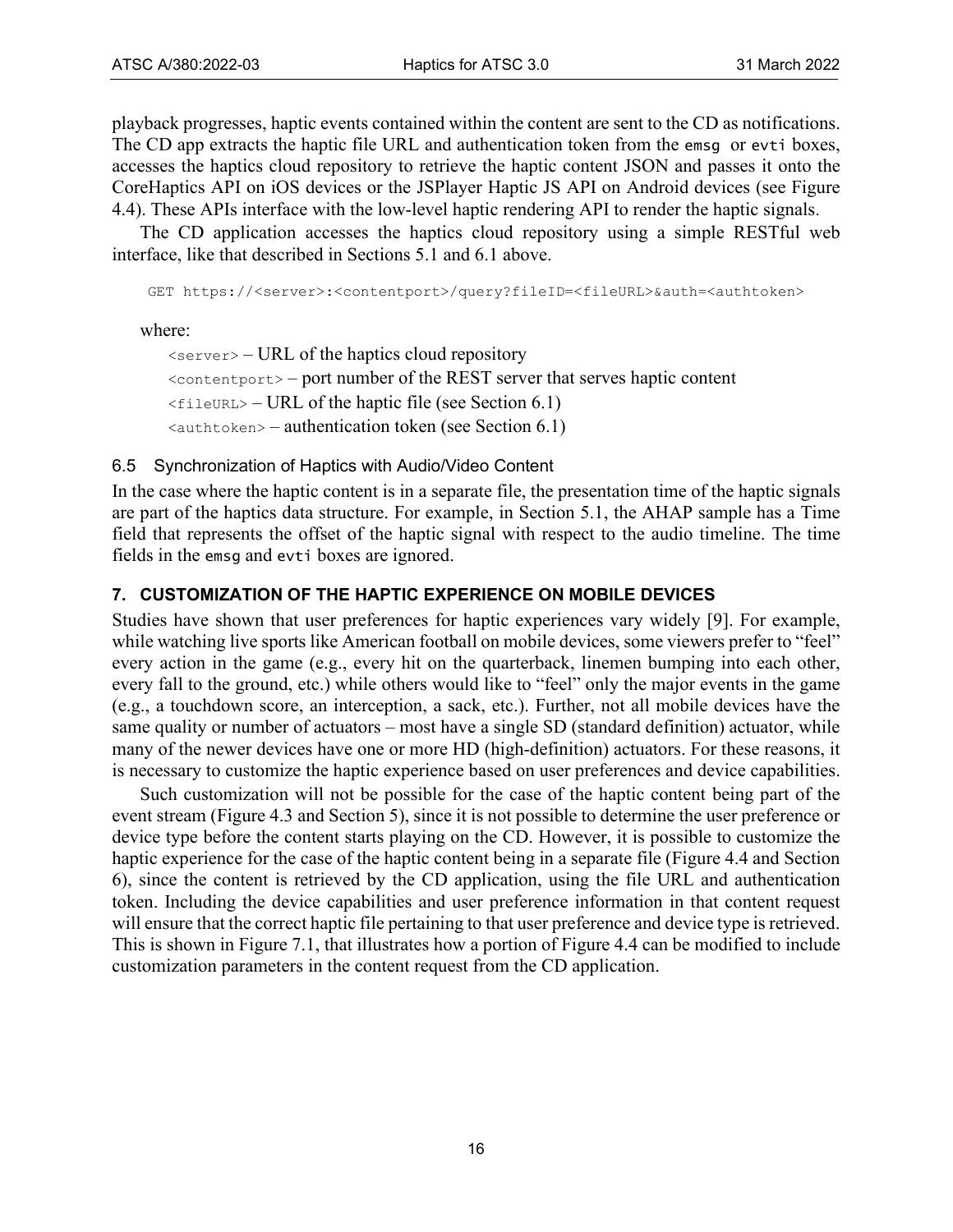

**Figure 7.1** Portion of [Figure 4.4](#page-11-2) showing the addition of customization parameters into the content request.

<span id="page-16-1"></span>Considering these customization parameters, the API call to the haptics cloud repository in Section [6.4](#page-14-2) would be modified as follows:

```
GET 
https://<server>:<contentport>/query?fileID=<fileURL>&auth=<authtoken>&userpref=<u
                         serpref>&acttype=<actuator_type>
```
#### where:

 $\langle$ server $\rangle$  – URL of the haptics cloud repository  $\zeta$  content port  $>$  – port number of the REST server that serves haptic content  $\leq$ fileURL> – URL of the haptic file (see Section [6.1\)](#page-13-3)  $\langle$  authtoken> – authentication token (see Section [6.1\)](#page-13-3)  $\langle$ userpref> – (optional) user preference value; is one of the following:

| <b>User Preference</b><br>Value | <b>Description</b>                                                                                                                                            |
|---------------------------------|---------------------------------------------------------------------------------------------------------------------------------------------------------------|
| minimum                         | Used for live sports; haptic events only for major events in the game. This is the default setting<br>for all live sports if no user preference is specified. |
| typical                         | Used for non-sports content; haptic events follow the action in the short-form or long-form video<br>content                                                  |
| maximum                         | Used for live sports; haptic events for all actions in the game                                                                                               |

 $\epsilon$  actuator\_type> – (optional) type of actuator; is one of the following:

| <b>Actuator</b><br>Type | <b>Description</b>                                                                                                                                                                            |
|-------------------------|-----------------------------------------------------------------------------------------------------------------------------------------------------------------------------------------------|
| SD                      | Refers to standard definition actuators (e.g., ERMs, Narrowband LRAs). Default setting, if no actuator<br>type is specified, to reflect the large number of SD actuator devices still in use. |
| HD                      | Refers to high-definition actuators (e.g., wideband LRAs, piezoelectric, VCMs)                                                                                                                |

## <span id="page-16-0"></span>**8. DELIVERY OF HAPTICS-ENABLED ADVERTISEMENTS TO MOBILE DEVICES**

It is common knowledge that advertisements are big drivers of revenue for broadcasters. Specifically, mobile ads are an excellent way to reach the coveted demographics that spend a lot of time on their mobile devices. Given that ATSC 3.0 broadcasts are designed to be consumed on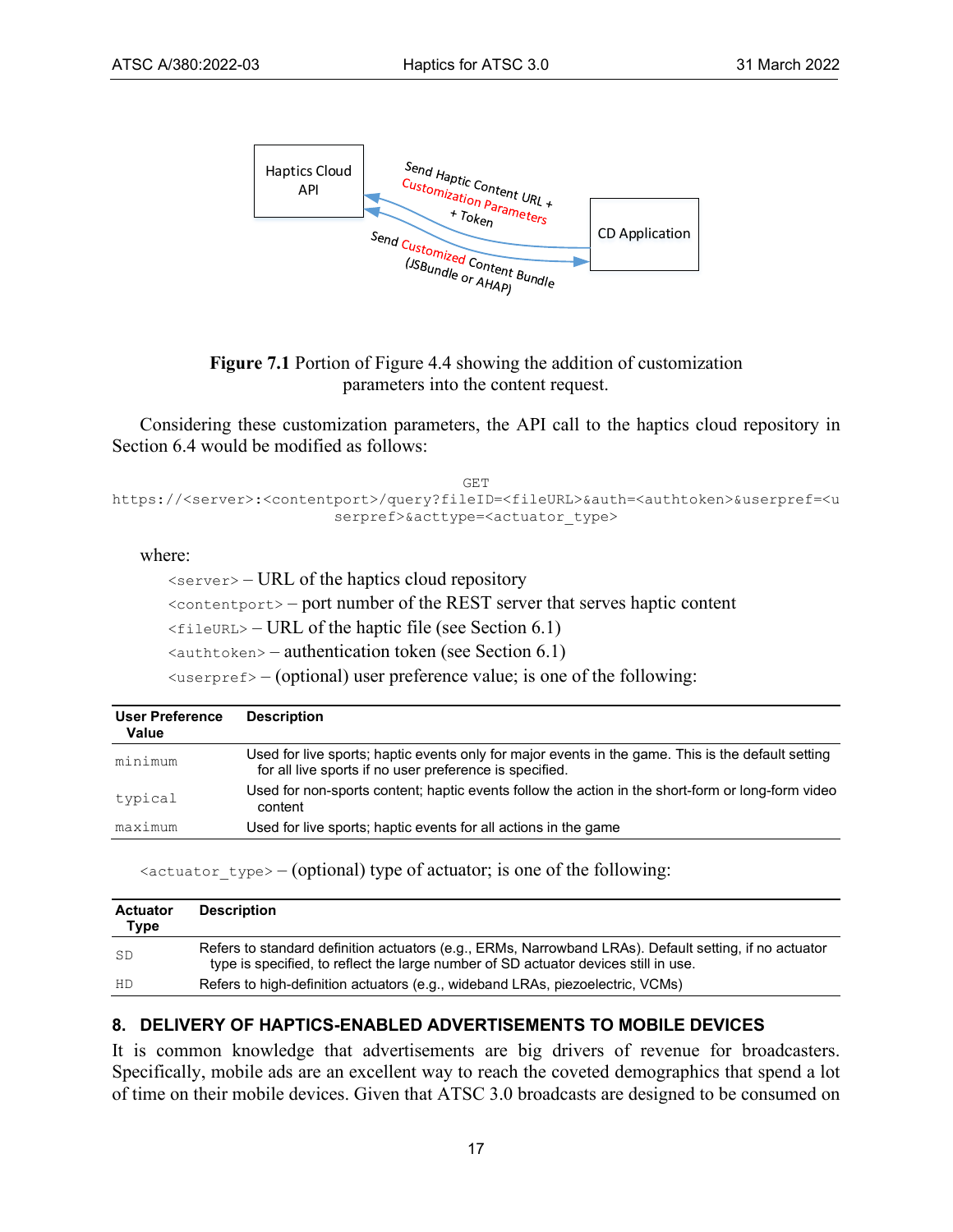mobile devices, mobile ads will continue to be significant sources of revenue for ATSC 3.0 broadcasters as well.

Haptics-enabled mobile advertisements have been shown to elicit more excitement and happiness, evoke stronger positive emotions in people about the brand, improve brand favorability, are more cost-efficient, and most importantly, are effective in driving purchase intent among the hard-to-influence and potential new customers. [Figure 8.1](#page-17-0) below summarizes the key findings of the joint MAGNA-IPG Media Lab-Immersion study on the effectiveness of haptics-enabled mobile ads.



**Figure 8.1** MAGNA-IPG Media Labs immersion study on effectiveness of haptics-enabled mobile ads.

<span id="page-17-0"></span>The 'Haptic Content in a Separate File' scenario, described in Section [6,](#page-13-2) can be used for haptics-enabled mobile ad delivery to CDs. The ad content URL and authentication token are retrieved and inserted into the ATSC 3.0 Event stream, just like regular media content, as described in Section [6.1.](#page-13-3) It is the responsibility of the broadcaster to insert ads at appropriate locations within the content and the corresponding events, signaling the presence of haptic file URLs and tokens, into the ATSC 3.0 event stream. The rest of the workflow is identical to that described in Sections [6.2](#page-14-0) through [6.5.](#page-15-0)